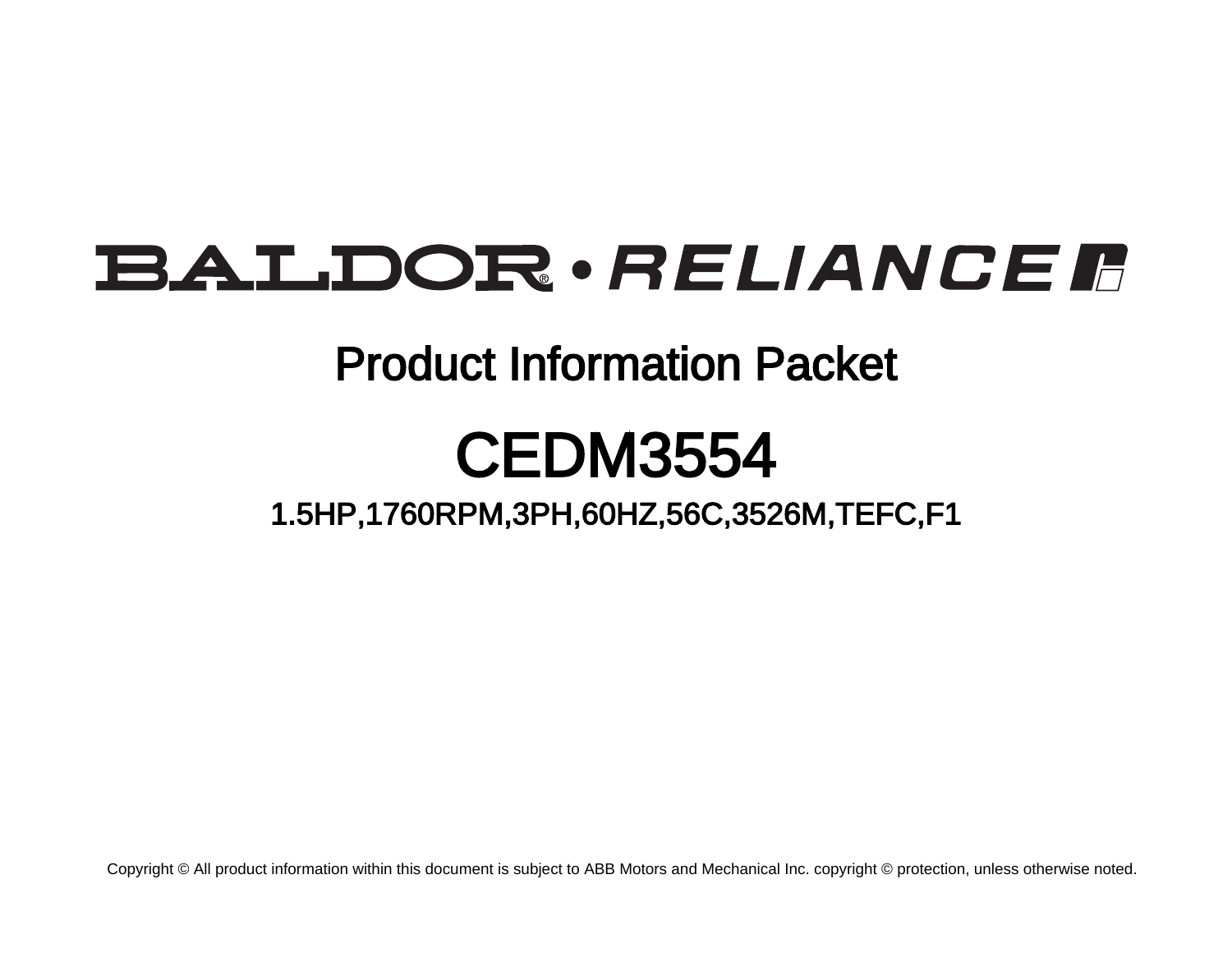#### BALDOR · RELIANCE F Product Information Packet: CEDM3554 - 1.5HP,1760RPM,3PH,60HZ,56C,3526M,TEFC,F1

| <b>Part Detail</b> |           |             |            |             |        |                      |            |  |
|--------------------|-----------|-------------|------------|-------------|--------|----------------------|------------|--|
| Revision:          |           | Status:     | PRD/A      | Change #:   |        | Proprietary:         | No         |  |
| Type:              | AC        | Elec. Spec: | 35WGM493   | CD Diagram: | CD0005 | Mfg Plant:           |            |  |
| Mech. Spec:        | 35E4315   | Layout:     | 35LYE4315  | Poles:      | 04     | <b>Created Date:</b> | 04-12-2016 |  |
| Base:              | <b>RG</b> | Eff. Date:  | 01-06-2022 | Leads:      | 9#18   |                      |            |  |

| <b>Specs</b>                           |                         |                                 |                       |
|----------------------------------------|-------------------------|---------------------------------|-----------------------|
| <b>Catalog Number:</b>                 | <b>CEDM3554</b>         | Heater Indicator:               | No Heater             |
| Enclosure:                             | <b>TEFC</b>             | <b>Insulation Class:</b>        | F                     |
| Frame:                                 | 56C                     | <b>Inverter Code:</b>           | <b>Inverter Duty</b>  |
| <b>Frame Material:</b>                 | Steel                   | <b>KVA Code:</b>                |                       |
| Motor Letter Type:                     | Three Phase             | <b>Lifting Lugs:</b>            | No Lifting Lugs       |
| Output @ Frequency:                    | 1.500 HP @ 60 HZ        | Locked Bearing Indicator:       | Locked Bearing        |
| Synchronous Speed @ Frequency:         | 1800 RPM @ 60 HZ        | Motor Lead Quantity/Wire Size:  | 9 @ 18 AWG            |
| Voltage @ Frequency:                   | 460.0 V @ 60 HZ         | <b>Motor Lead Exit:</b>         | Ko Box                |
|                                        | 230.0 V @ 60 HZ         | <b>Motor Lead Termination:</b>  | <b>Flying Leads</b>   |
| XP Class and Group:                    | None                    | Motor Type:                     | 3526M                 |
| <b>XP Division:</b>                    | Not Applicable          | <b>Mounting Arrangement:</b>    | F <sub>1</sub>        |
| <b>Agency Approvals:</b>               | <b>UR</b>               | Power Factor:                   | 73                    |
|                                        | <b>CSA EEV</b>          | <b>Product Family:</b>          | Dirty Duty Plus       |
|                                        | <b>CCSAUS</b>           | <b>Pulley End Bearing Type:</b> | Sealed Bearing        |
| <b>Auxillary Box:</b>                  | No Auxillary Box        | <b>Pulley Face Code:</b>        | C-Face                |
| <b>Auxillary Box Lead Termination:</b> | None                    | <b>Pulley Shaft Indicator:</b>  | Standard              |
| <b>Base Indicator:</b>                 | Rigid                   | <b>Rodent Screen:</b>           | None                  |
| <b>Bearing Grease Type:</b>            | Polyrex EM (-20F +300F) | <b>RoHS Status:</b>             | <b>ROHS COMPLIANT</b> |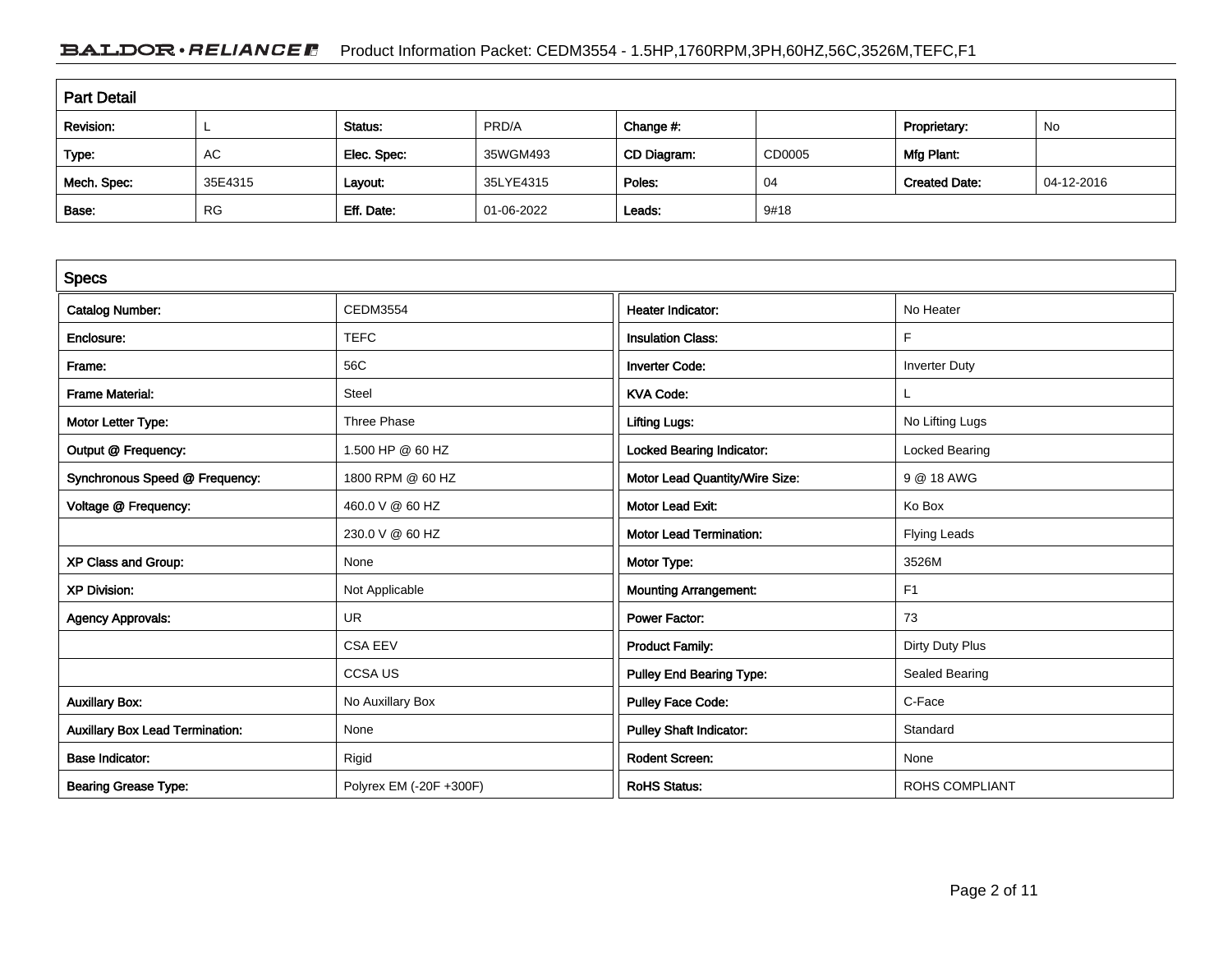| Blower:                               | None                      | <b>Shaft Extension Location:</b>   | Pulley End          |  |
|---------------------------------------|---------------------------|------------------------------------|---------------------|--|
| <b>Constant Torque Speed Range:</b>   | 6                         |                                    | No Shaft Grounding  |  |
| Current @ Voltage:                    | 4.400 A @ 230.0 V         | <b>Shaft Rotation:</b>             | Reversible          |  |
|                                       | 4.500 A @ 208.0 V         | <b>Shaft Slinger Indicator:</b>    | No Slinger          |  |
|                                       | 2.200 A @ 460.0 V         | <b>Speed Code:</b>                 | Single Speed        |  |
| Design Code:                          | в                         | <b>Motor Standards:</b>            | <b>NEMA</b>         |  |
| Drip Cover:                           | No Drip Cover             | <b>Starting Method:</b>            | Direct on line      |  |
| Duty Rating:                          | <b>CONT</b>               | Thermal Device - Bearing:          | None                |  |
| <b>Electrically Isolated Bearing:</b> | Not Electrically Isolated | <b>Thermal Device - Winding:</b>   | None                |  |
| <b>Feedback Device:</b>               | <b>NO FEEDBACK</b>        | <b>Vibration Sensor Indicator:</b> | No Vibration Sensor |  |
| <b>Front Face Code:</b>               | Standard                  | <b>Winding Thermal 1:</b>          | None                |  |
| Front Shaft Indicator:                | None                      | <b>Winding Thermal 2:</b>          | None                |  |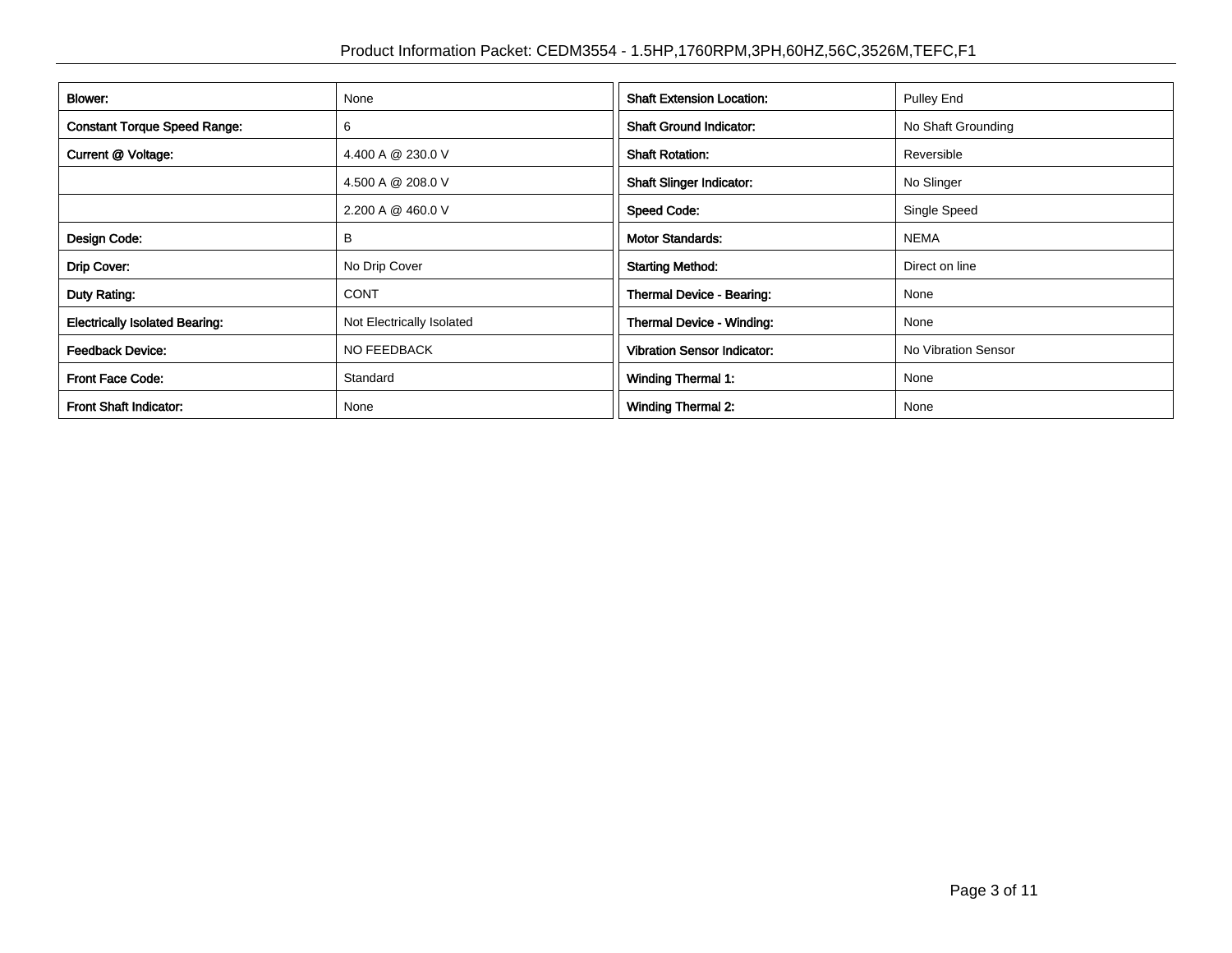| Nameplate NP3504E    |                            |                     |             |                  |               |
|----------------------|----------------------------|---------------------|-------------|------------------|---------------|
|                      |                            |                     |             |                  |               |
|                      | CAT NO CEDM3554            |                     |             |                  |               |
|                      | SPEC. 35E4315M493G1        |                     |             | <b>ENCL</b> TEFC |               |
| $FRAME$ 56C          |                            | $HP$ 1.5            |             |                  |               |
|                      | VOLTS 230/460              |                     |             |                  |               |
|                      | $FLA$ 4.4/2.2              |                     | I.P.56      |                  |               |
|                      | <b>RPM</b> 1760            | RPM MAX $2700$      |             |                  |               |
| $HZ$ 60              |                            | PH 3                | $CLASS$ $F$ |                  |               |
| <b>SER.F.</b> $1.15$ |                            | DES B               | $CC$ 010A   |                  |               |
| NEMA-NOM-EFF 86.5    |                            |                     |             |                  |               |
|                      | <b>RATING 40C AMB-CONT</b> |                     |             |                  |               |
| <b>DE BRG</b> 6205   |                            | <b>ODE BRG</b> 6203 |             |                  |               |
|                      | <b>GREASE POLYREX EM</b>   |                     |             |                  |               |
| CHP $FR$ 60          |                            | CHP TO $90$         |             |                  |               |
| CT HZ FROM $6$       |                            | CT HZ TO $60$       |             | VT HZ FROM 6     | VT HZ TO $60$ |
| SER.NO               |                            |                     |             |                  |               |
|                      | 50C AT 1.0 SF              |                     |             |                  |               |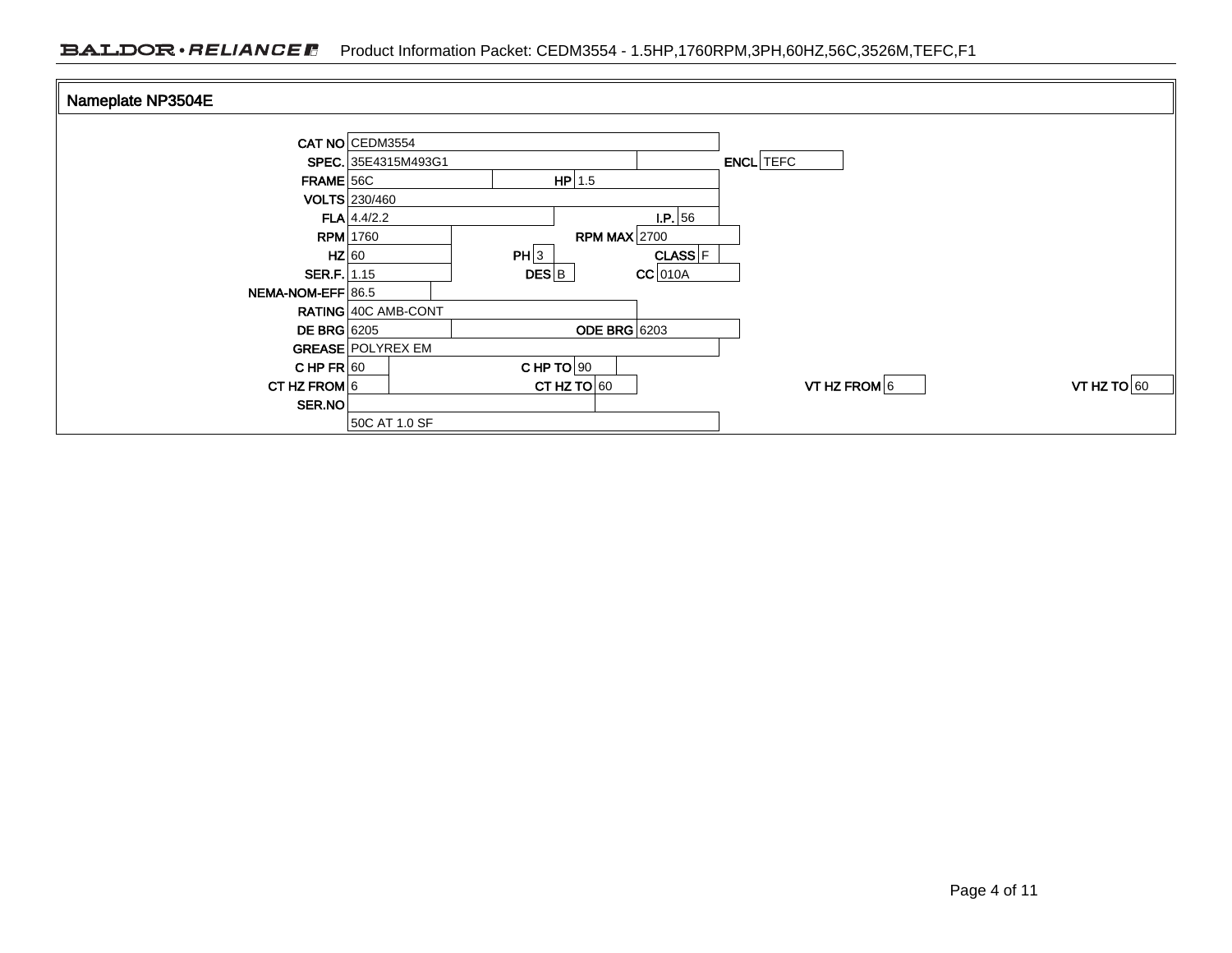| <b>Parts List</b>  |                                            |          |  |  |  |  |
|--------------------|--------------------------------------------|----------|--|--|--|--|
| <b>Part Number</b> | Description                                | Quantity |  |  |  |  |
| SA319757           | SA 35E4315M493G1                           | 1.000 EA |  |  |  |  |
| RA307466           | RA 35E4315M493G1                           | 1.000 EA |  |  |  |  |
| NS2512A01          | INSULATOR, CONDUIT BOX X                   | 1.000 EA |  |  |  |  |
| 35CB1001A01E       | SPL CONDUIT BOX, MACHINED (E-COAT)         | 1.000 EA |  |  |  |  |
| 35GS1022A02        | GASKET BOX .06 THK NEOP BLK HDN 30-40 DU   | 1.000 EA |  |  |  |  |
| 51XB1016A08        | 10-16X 1/2HXWSSLD SERTYB                   | 2.000 EA |  |  |  |  |
| 11XW1032G06        | 10-32 X .38, TAPTITE II, HEX WSHR SLTD U   | 1.000 EA |  |  |  |  |
| HW3001B01          | BRASS CUP WASHER, FOR #10 SCREW            | 1.000 EA |  |  |  |  |
| 35EP1100F12EP5     | FRONT TEFC 203 BRG W/ SEAL                 | 1.000 EA |  |  |  |  |
| HA4054             | SHORT T-DRAIN FITTING, .125" N.P.T.        | 1.000 EA |  |  |  |  |
| HW4606A01          | JM CLIPPER/SEAL (WDE-0667-1064-BH49)       | 1.000 EA |  |  |  |  |
| HW4500S33          | 1/8 NPT STAINLESS #304 SS PLUG             | 3.000 EA |  |  |  |  |
| HW5100A03          | WAVY WASHER (W1543-017)                    | 1.000 EA |  |  |  |  |
| 35EP1300A113E      | PUEP ENCL 205 BRG F/SEAL, (4).125 NPT      | 1.000 EA |  |  |  |  |
| HA4054             | SHORT T-DRAIN FITTING, .125" N.P.T.        | 1.000 EA |  |  |  |  |
| HW4500S33          | 1/8 NPT STAINLESS #304 SS PLUG             | 3.000 EA |  |  |  |  |
| HW4606A02          | JM CLIPPER/SEAL (LWE-0938-1624-AL23)       | 1.000 EA |  |  |  |  |
| 12XN1032S20        | 10-32 X 1-1/4 HEX M.S., STAINLESS STEEL    | 2.000 EA |  |  |  |  |
| 51XB1214A16        | 12-14X1.00 HXWSSLD SERTYB                  | 1.000 EA |  |  |  |  |
| 35FH4005A01EP5     | <b>IEC FH NO GREASER</b>                   | 1.000 EA |  |  |  |  |
| 10XN1032S08        | 10-32X1/2 HEX HEAD S STL                   | 3.000 EA |  |  |  |  |
| 35CB4516E          | CONDUIT BOX LID, E-COAT                    | 1.000 EA |  |  |  |  |
| 36GS1002           | GASKET, 1/16" NEOPRENE CONDUIT BOX LID     | 1.000 EA |  |  |  |  |
| 59XW0832S07        | TAPTITE II, HEX WSHR UNSLTD SER, 410 S.S., | 4.000 EA |  |  |  |  |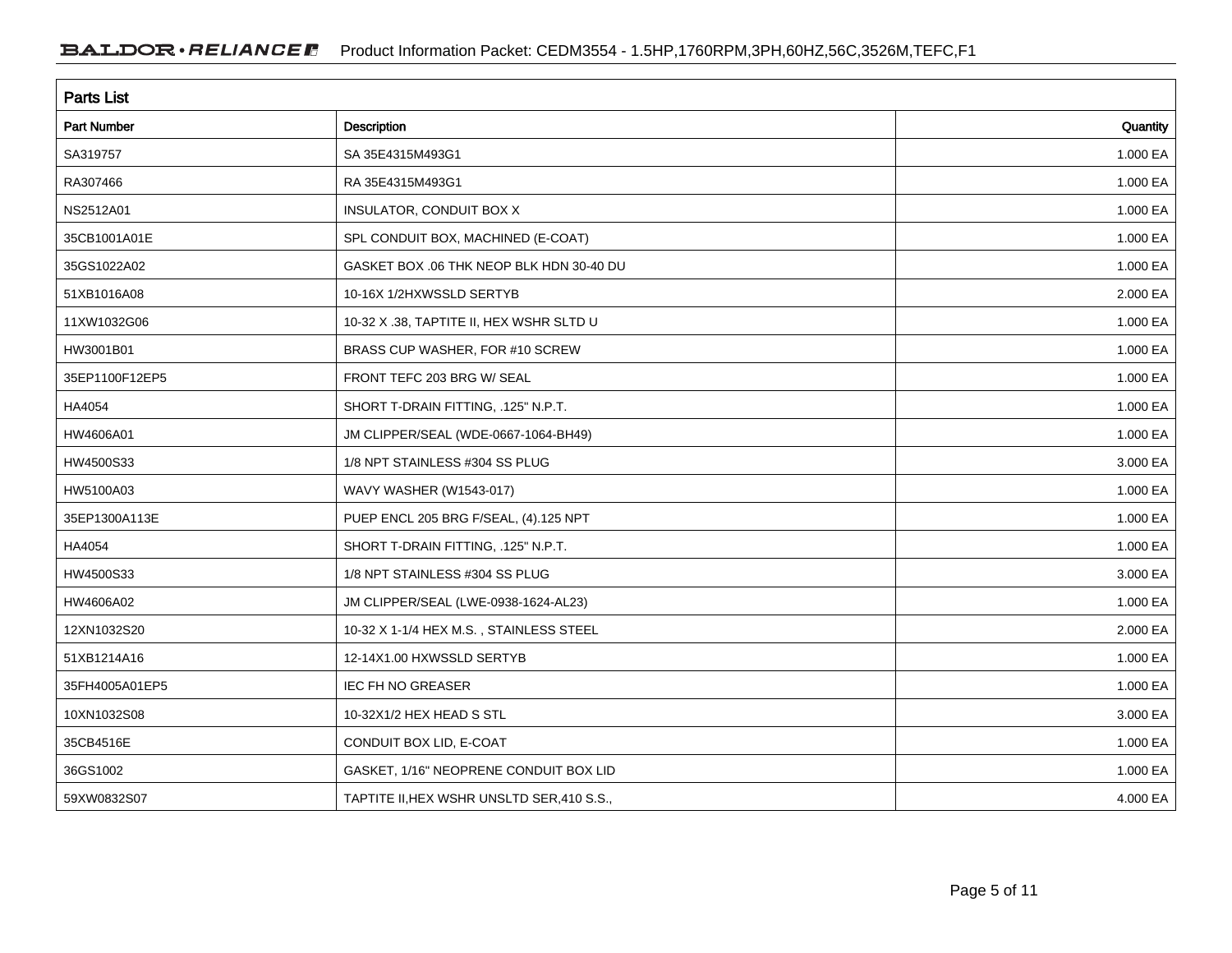| <b>Parts List (continued)</b> |                                             |          |  |  |  |  |
|-------------------------------|---------------------------------------------|----------|--|--|--|--|
| <b>Part Number</b>            | Description                                 | Quantity |  |  |  |  |
| HW2502D13                     | SS KEY, 3/16 SQ X 1.375                     | 1.000 EA |  |  |  |  |
| HA7000A04                     | KEY RETAINER 0.625 DIA SHAFTS               | 1.000 EA |  |  |  |  |
| MJ5001A02                     | 732 CL SEALANT 3 OZ DIXIE BEARING 289100    | 0.001 EA |  |  |  |  |
| 85XU0407S04                   | 4X1/4 U DRIVE PIN STAINLESS                 | 2.000 EA |  |  |  |  |
| LB1164                        | LABEL, WARNING AND DRAIN                    | 1.000 EA |  |  |  |  |
| MJ5001A23                     | P.D. GEORGE B-276 AIR DRY VARNISH           | 0.001 GA |  |  |  |  |
| LB1000                        | LABEL, DIRTY DUTY                           | 1.000 EA |  |  |  |  |
| MG2000A02                     | RUST VETO-377-HF HOUGHTON                   | 0.001 GA |  |  |  |  |
| WD1000D21                     | TRM, T&B #B71M, RING, 18-14, .25, NON-INSL  | 3.000 EA |  |  |  |  |
| MJ1000A02                     | GREASE, POLYREX EM EXXON                    | 0.050 LB |  |  |  |  |
| 35FN3002A05SP                 | EXFN, PLASTIC, 6.376 OD, .638 ID            | 1.000 EA |  |  |  |  |
| HA3100S07                     | THRUBOLT 10-32 X 8.375 SS                   | 4.000 EA |  |  |  |  |
| MG1500Y02                     | WILKOPON PRIMER YELLOW                      | 0.010 GA |  |  |  |  |
| MG1025L01                     | WILKOFAST FD, 786.04, BLACK                 | 0.010 GA |  |  |  |  |
| LC0005                        | CONN.DIA., TY M, 9-LD, DUAL VOLT, REVERSING | 1.000 EA |  |  |  |  |
| NP3504E                       | SS DIRTY DUTY PLUS INV UL CSA-C US EEV      | 1.000 EA |  |  |  |  |
| 36PA1000                      | PKG GRP, PRINT<br>PK1016A06                 | 1.000 EA |  |  |  |  |
| MN416A01                      | TAG-INSTAL-MAINT no wire (2100/bx) 4/22     | 1.000 EA |  |  |  |  |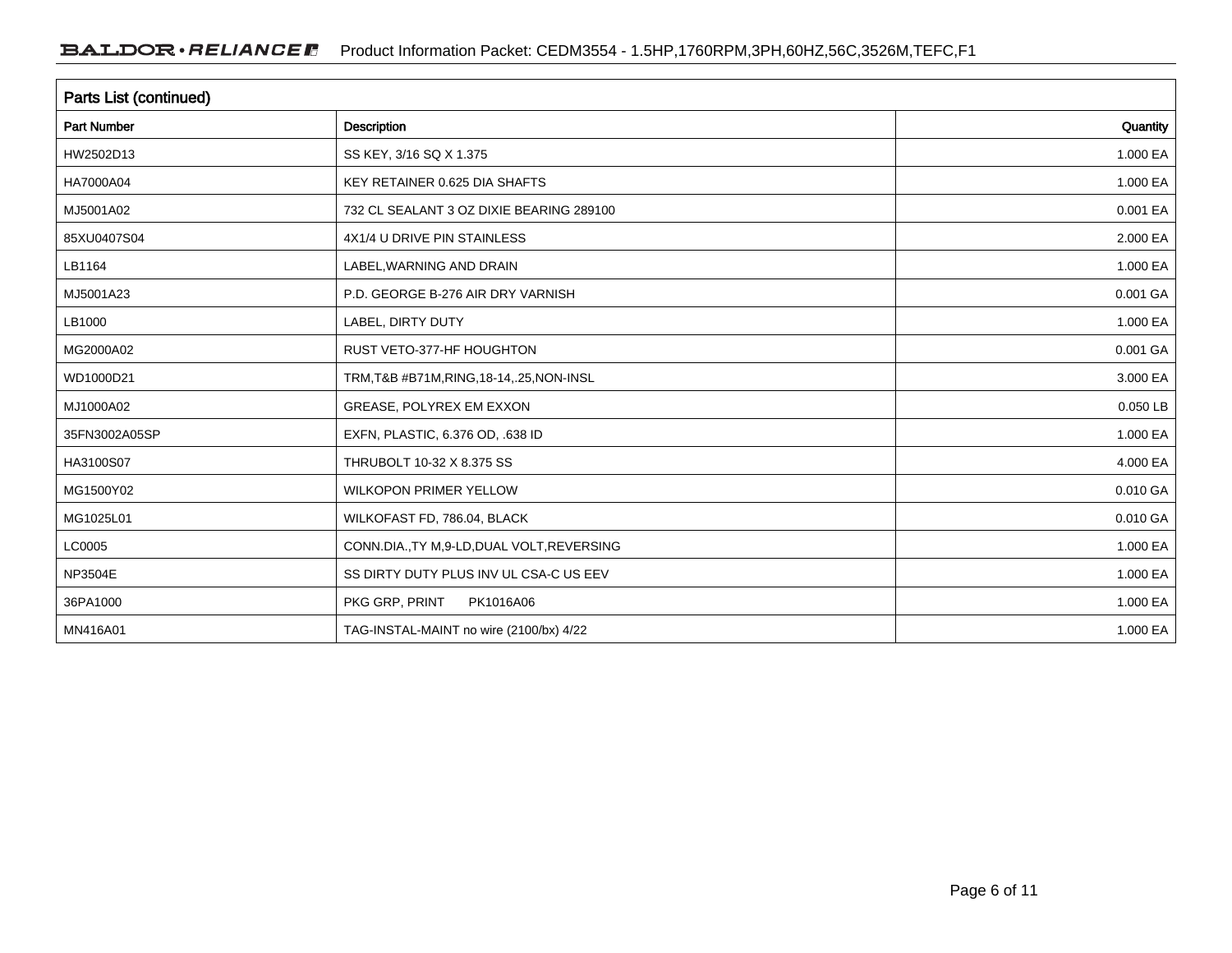#### **AC Induction Motor Performance Data**

Record # 55768Typical performance - not guaranteed values

| Winding: 35WGM493-R086<br>Type: 3526M |                   | <b>Enclosure: TEFC</b> |                                                 |                 |
|---------------------------------------|-------------------|------------------------|-------------------------------------------------|-----------------|
| <b>Nameplate Data</b>                 |                   |                        | 460 V, 60 Hz:<br><b>High Voltage Connection</b> |                 |
| <b>Rated Output (HP)</b>              |                   | 1.5                    | <b>Full Load Torque</b>                         | 4.47 LB-FT      |
| <b>Volts</b>                          |                   | 230/460                | <b>Start Configuration</b>                      | direct on line  |
| <b>Full Load Amps</b>                 |                   | 4.4/2.2                | <b>Breakdown Torque</b>                         | 19.2 LB-FT      |
| <b>R.P.M.</b>                         |                   | 1760                   | <b>Pull-up Torque</b>                           | 9.4 LB-FT       |
| Hz                                    | 60 Phase          | 3                      | <b>Locked-rotor Torque</b>                      | 13.4 LB-FT      |
| <b>NEMA Design Code</b>               | <b>B KVA Code</b> |                        | <b>Starting Current</b>                         | 18.3 A          |
| Service Factor (S.F.)                 |                   | 1.15                   | <b>No-load Current</b>                          | 1.37A           |
| <b>NEMA Nom. Eff.</b>                 | 86.5 Power Factor | 73                     | Line-line Res. $@$ 25 <sup>o</sup> C            | $10.66\ \Omega$ |
| <b>Rating - Duty</b>                  |                   | 40C AMB-CONT           | Temp. Rise @ Rated Load                         | $44^{\circ}$ C  |
| S.F. Amps                             |                   |                        | Temp. Rise @ S.F. Load                          | $53^{\circ}$ C  |
|                                       |                   |                        | <b>Locked-rotor Power Factor</b>                | 51.5            |
|                                       |                   |                        | <b>Rotor inertia</b>                            | 0.154 LB-FT2    |

**Load Characteristics 460 V, 60 Hz, 1.5 HP**

| % of Rated Load     | 25     | 50     | 75     | 100    | 125    | 150    | S.F. |
|---------------------|--------|--------|--------|--------|--------|--------|------|
| <b>Power Factor</b> | 31     | 51     | 65     | 73     | 79     | 83     | 77   |
| <b>Efficiency</b>   | 75.9   | 84.5   | 86.8   | 87.1   | 86.4   | 85.4   | 86.7 |
| <b>Speed</b>        | 1790.6 | 1781.1 | 1770.7 | 1760.1 | 1748.1 | 1734.9 | 1753 |
| Line amperes        | 1.44   | 1.61   | 1.86   | 2.19   | 2.58   | 2.98   | 2.42 |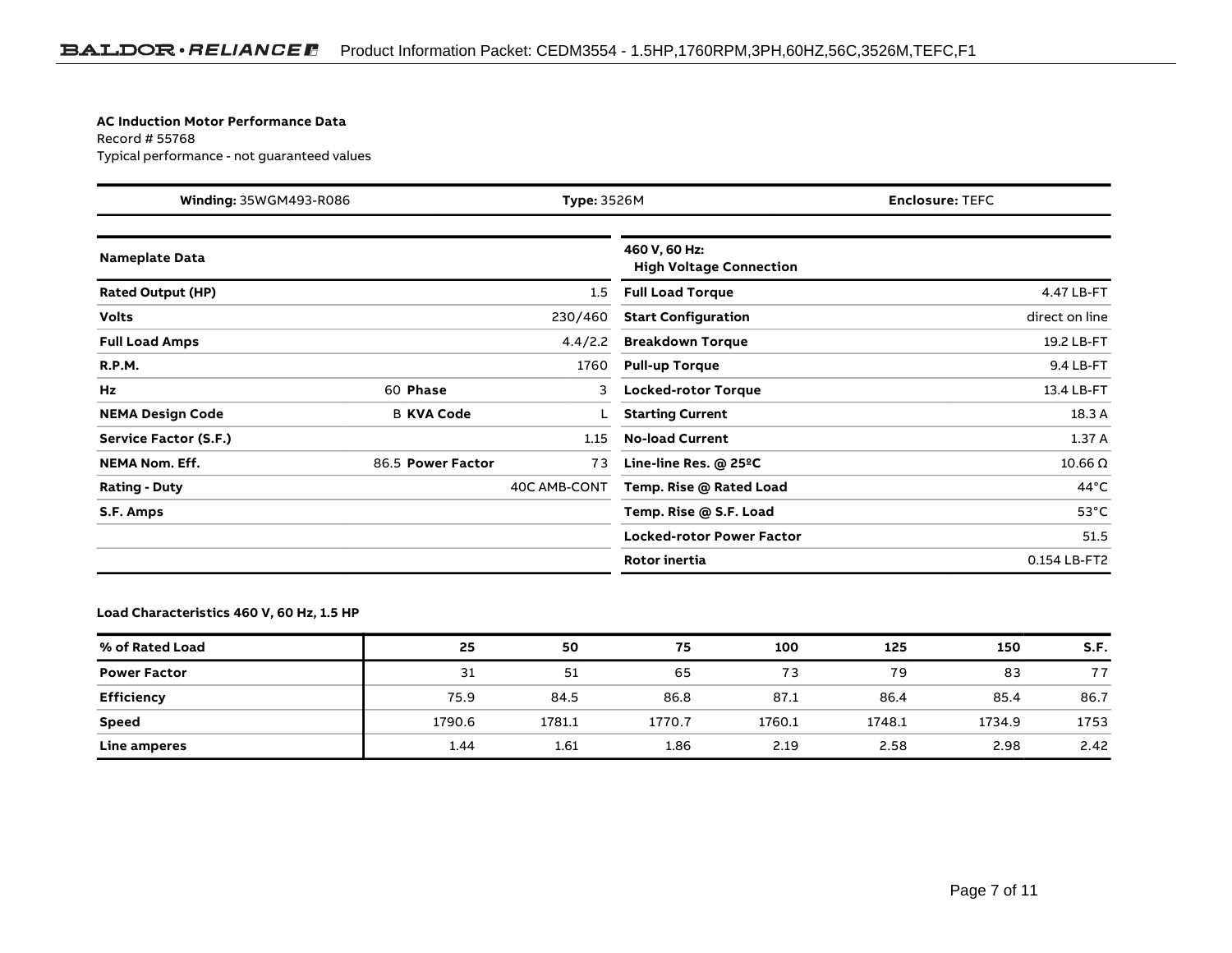

Performance Graph at 460V, 60Hz, 1.5HP Typical performance - Not guaranteed values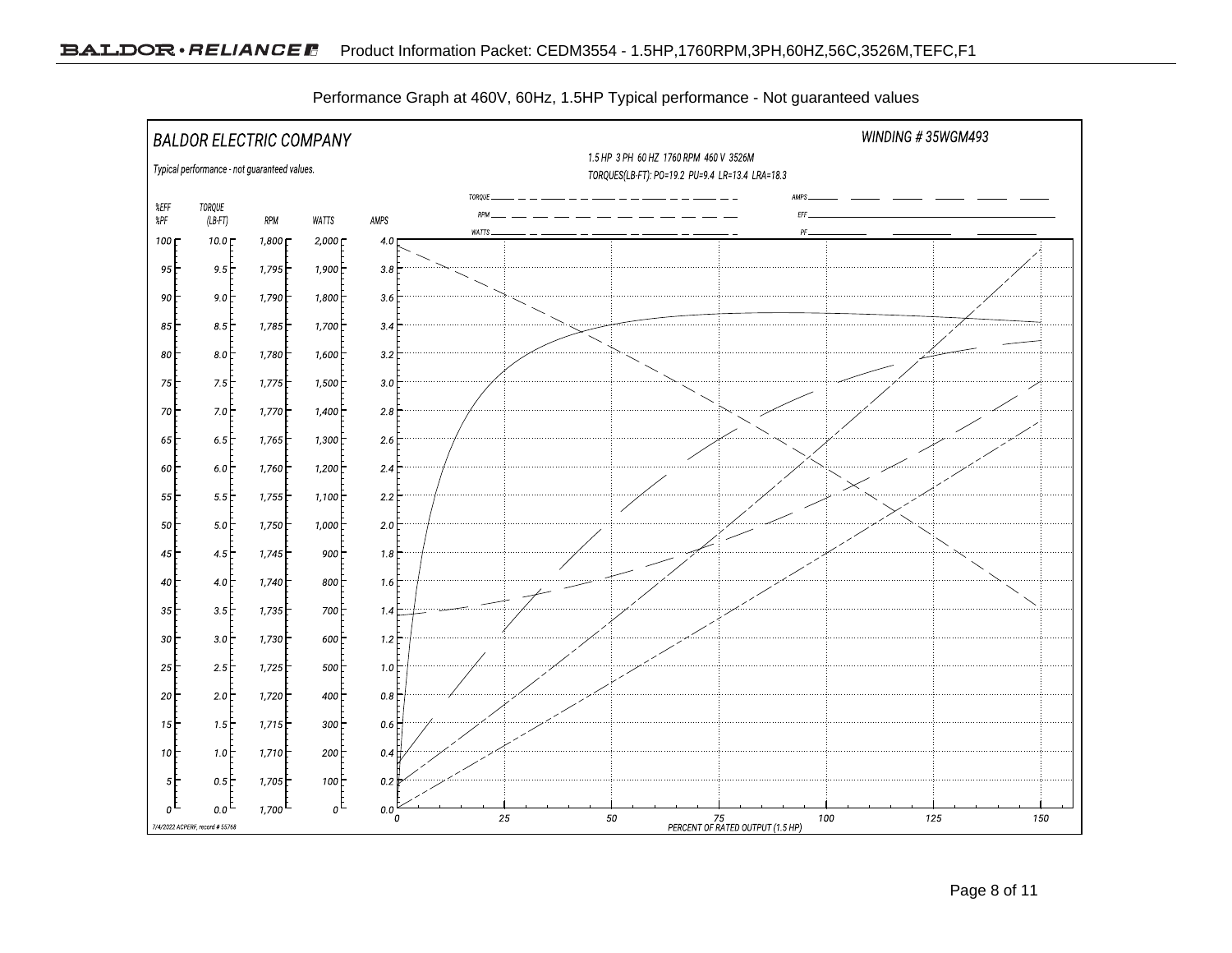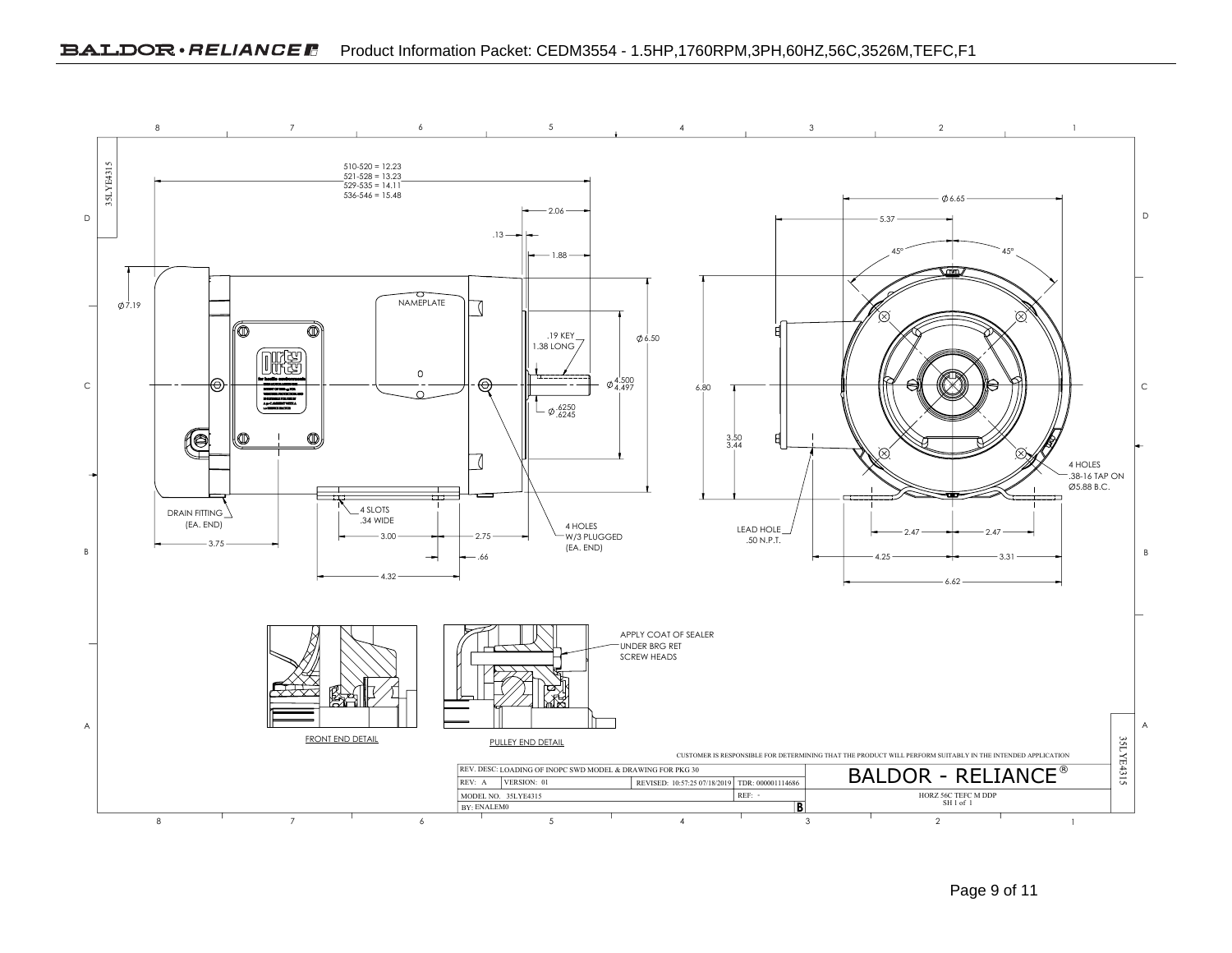